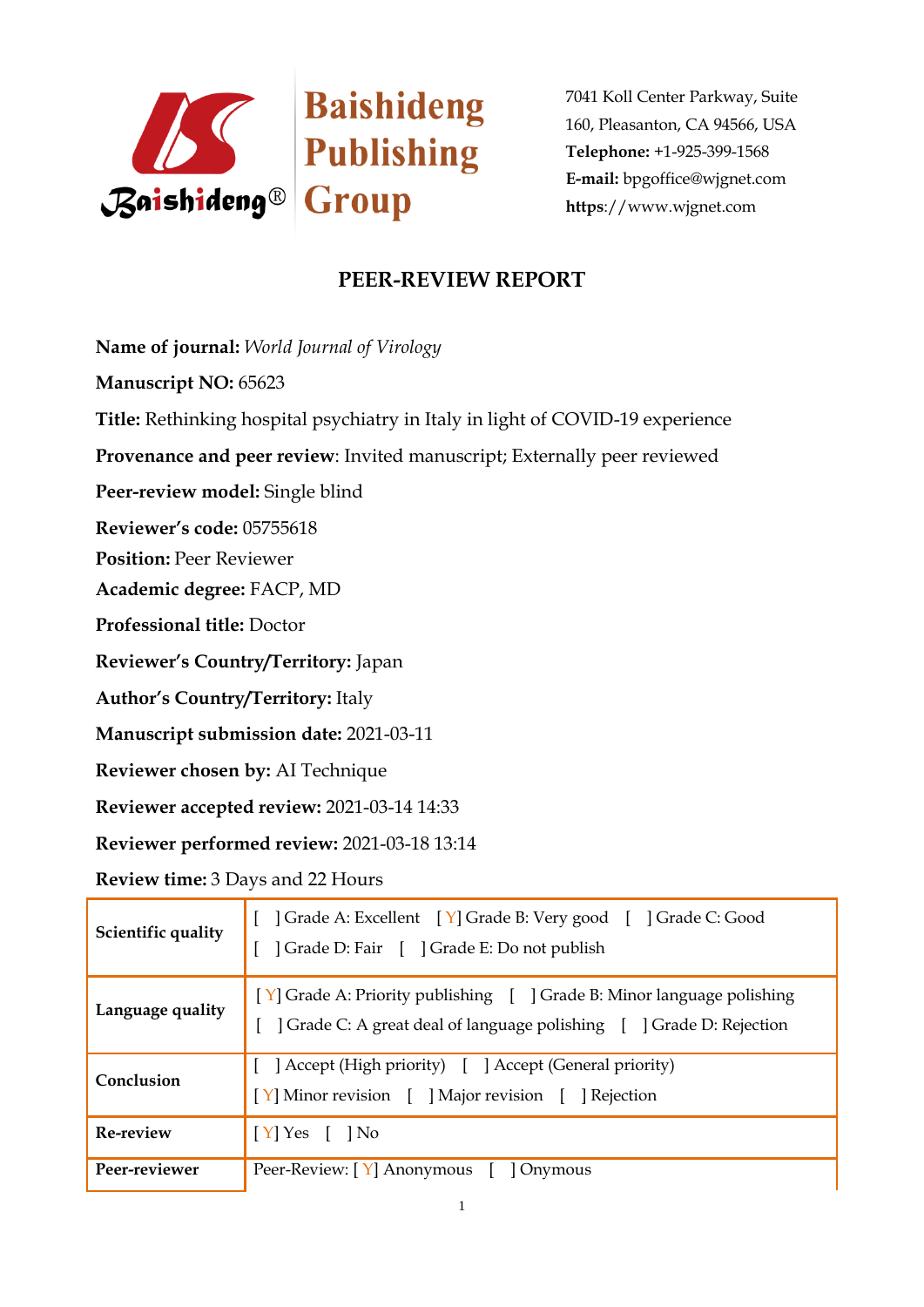

# Baishideng **Existidence**

7041 Koll Center Parkway, Suite 160, Pleasanton, CA 94566, USA **Telephone:** +1-925-399-1568 **E-mail:** bpgoffice@wjgnet.com **https**://www.wjgnet.com

**statements** Conflicts-of-Interest: [ ] Yes [ Y] No

#### **SPECIFIC COMMENTS TO AUTHORS**

In this manuscript, the authors mainly described admissions to the inpatient psychiatric unit dropped significantly during the COVID-19 pandemic in 2020 and its reasons. Also they proposed how to face these situations. This article presents an essential phenomenon with COVID-19 in the psychiatric field in the Italian cohort. (Minor revisions) 1. The authors should present the result of the PCR test of COVID-19 among 44 patients. 2. You may present the table of 20 item checklists. 3. In table 1, please add the P vale 4. The conclusion is too long. Please describe it more concisely. (i.e. At the same  $\sim$  should belong to the discussion.)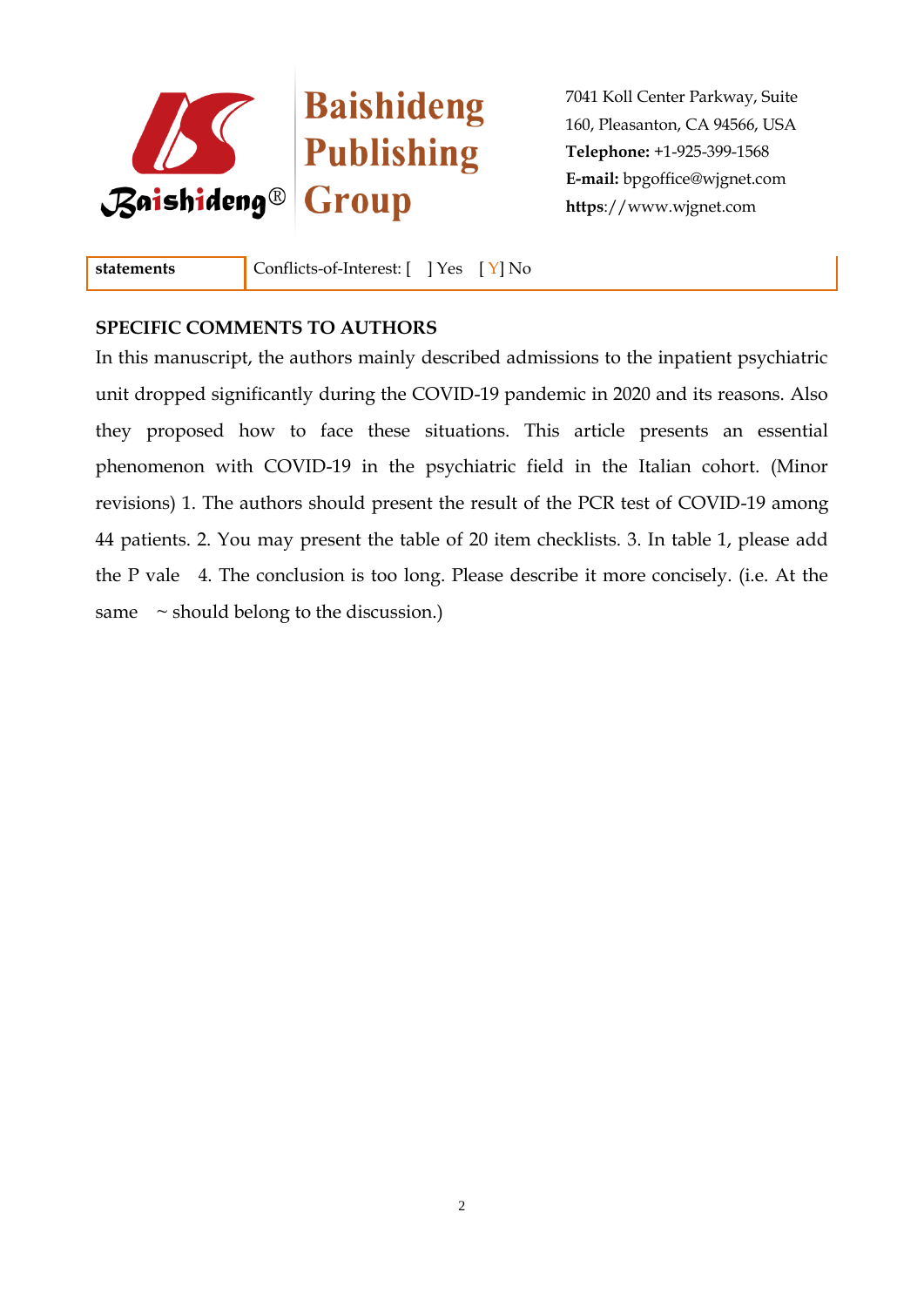

7041 Koll Center Parkway, Suite 160, Pleasanton, CA 94566, USA **Telephone:** +1-925-399-1568 **E-mail:** bpgoffice@wjgnet.com **https**://www.wjgnet.com

### **PEER-REVIEW REPORT**

**Name of journal:** *World Journal of Virology*

**Manuscript NO:** 65623

**Title:** Rethinking hospital psychiatry in Italy in light of COVID-19 experience

**Provenance and peer review**: Invited manuscript; Externally peer reviewed

**Peer-review model:** Single blind

**Reviewer's code:** 03952903

**Position:** Editorial Board

**Academic degree:** PhD

**Professional title:** Associate Professor

**Reviewer's Country/Territory:** Pakistan

**Author's Country/Territory:** Italy

**Manuscript submission date:** 2021-03-11

**Reviewer chosen by:** AI Technique

**Reviewer accepted review:** 2021-03-16 08:07

**Reviewer performed review:** 2021-03-20 11:33

**Review time:** 4 Days and 3 Hours

| Scientific quality | Crade A: Excellent [ ] Grade B: Very good [ Y] Grade C: Good<br>  Grade D: Fair [ ] Grade E: Do not publish                                                         |
|--------------------|---------------------------------------------------------------------------------------------------------------------------------------------------------------------|
| Language quality   | $\lceil$   Grade A: Priority publishing $\lceil Y \rceil$ Grade B: Minor language polishing<br>] Grade C: A great deal of language polishing [ ] Grade D: Rejection |
| Conclusion         | ] Accept (High priority) [ ] Accept (General priority)<br>Minor revision [ ] Major revision [ Y] Rejection                                                          |
| Re-review          | $[$   Yes $[Y]$ No                                                                                                                                                  |
| Peer-reviewer      | Peer-Review: [Y] Anonymous [<br>  Onymous                                                                                                                           |